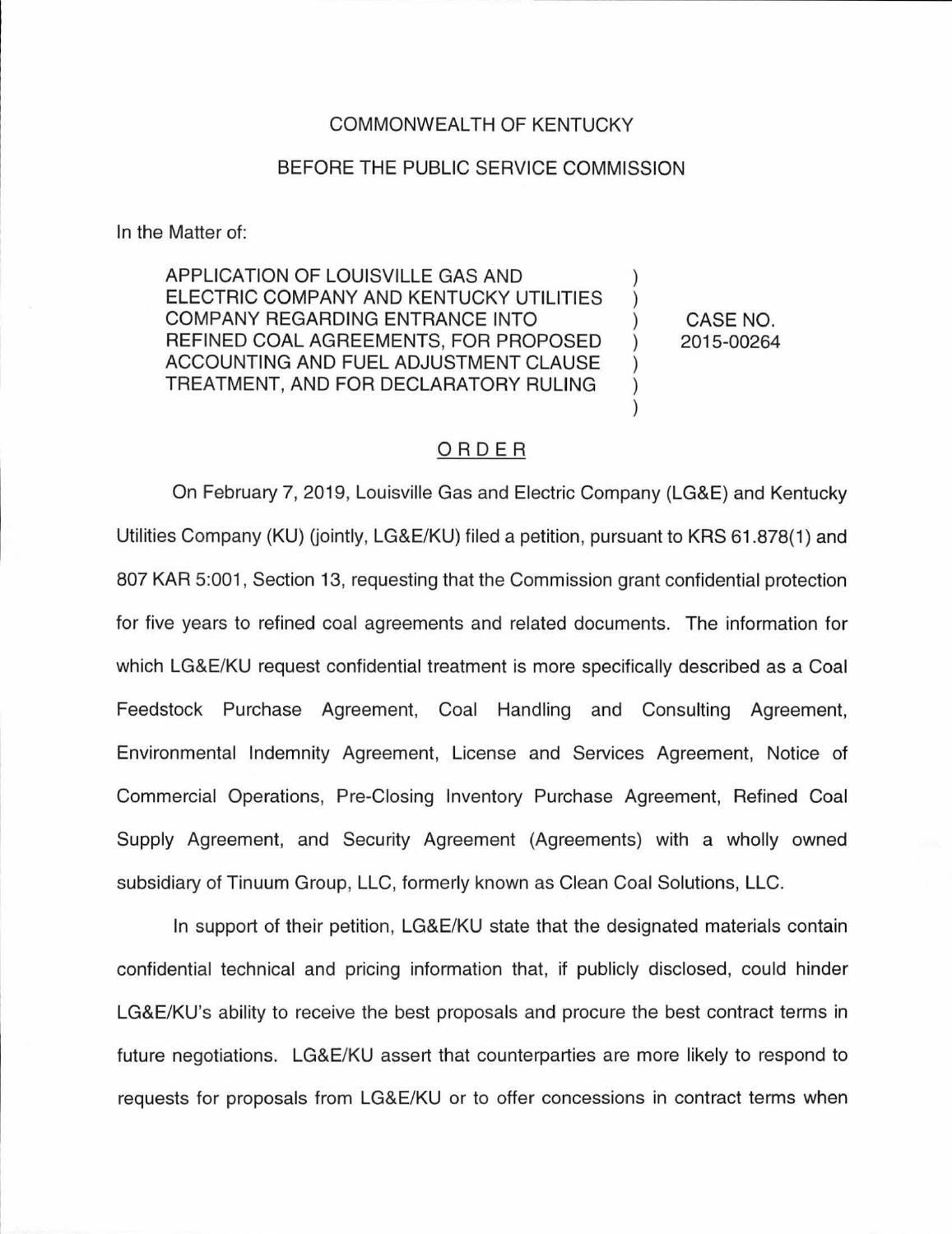counterparties know that sensitive proprietary information will not be publicly disclosed to competitors. LG&E/KU state that, for these reasons, the designated materials are generally recognized as confidential and exempt from public disclosure pursuant to KRS  $61.878(1)(c)$ .

Having carefully considered the petition and the materials at issue, the Commission finds that the designated materials contained in the Agreements are records that are generally recognized as confidential or proprietary, and therefore meet the criteria for confidential treatment and are exempted from public disclosure pursuant to KRS 61.878(1 )(c) and 807 KAR 5:001 , Section 13.

IT IS THEREFORE ORDERED that:

1. LG&E/KU's motion for confidential protection for the designated materials contained in the Agreements is granted.

2. The materials contained in the Agreements for which LG&E/KU requested confidential treatment shall not be placed in the public record or made available for public inspection for five years, or until further Orders of this Commission.

3. Use of the materials in question in any Commission proceeding shall be in compliance with 807 KAR 5:001, Section 13(9).

4. LG&E/KU shall inform the Commission if the materials in question become publicly available or no longer qualify for confidential treatment.

5. If a non-party to this proceeding requests to inspect materials granted confidential treatment by this Order and the period during which the materials have been granted confidential treatment has not run, then LG&E/KU shall have 30 days from receipt of written notice of the request to demonstrate that the materials still fall within the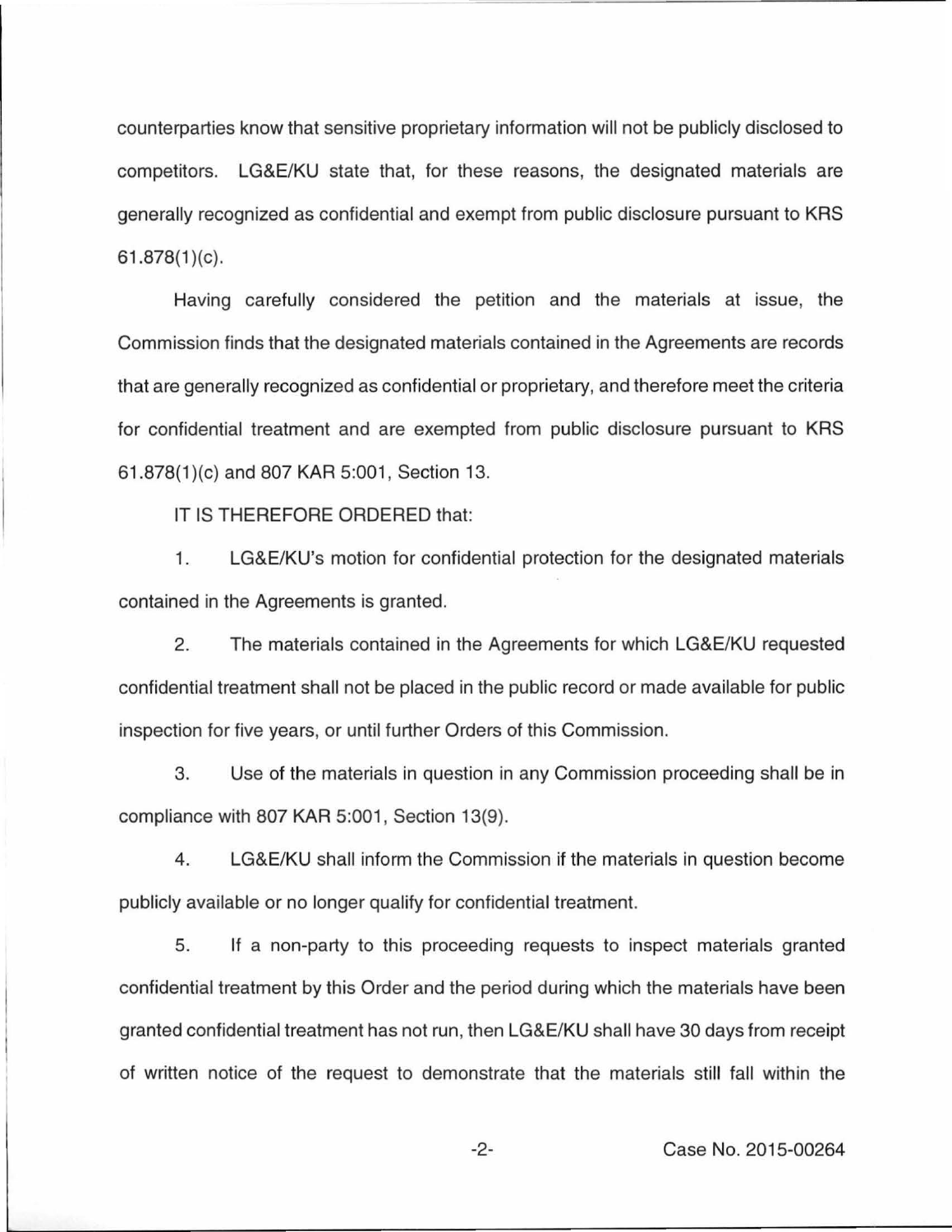exclusions from disclosure requirements established in KRS 61 .878. If LG&E/KU are unable to make such demonstration, the requested materials shall be made available for inspection. Otherwise, the Commission shall deny the request for inspection.

6. The Commission shall not make the requested materials available for inspection for 30 days following an Order finding that the materials no longer qualify for confidential treatment in order to allow LG&E/KU to seek a remedy afforded by law.

## [REMAINDER OF PAGE INTENTIONALLY LEFT BLANK]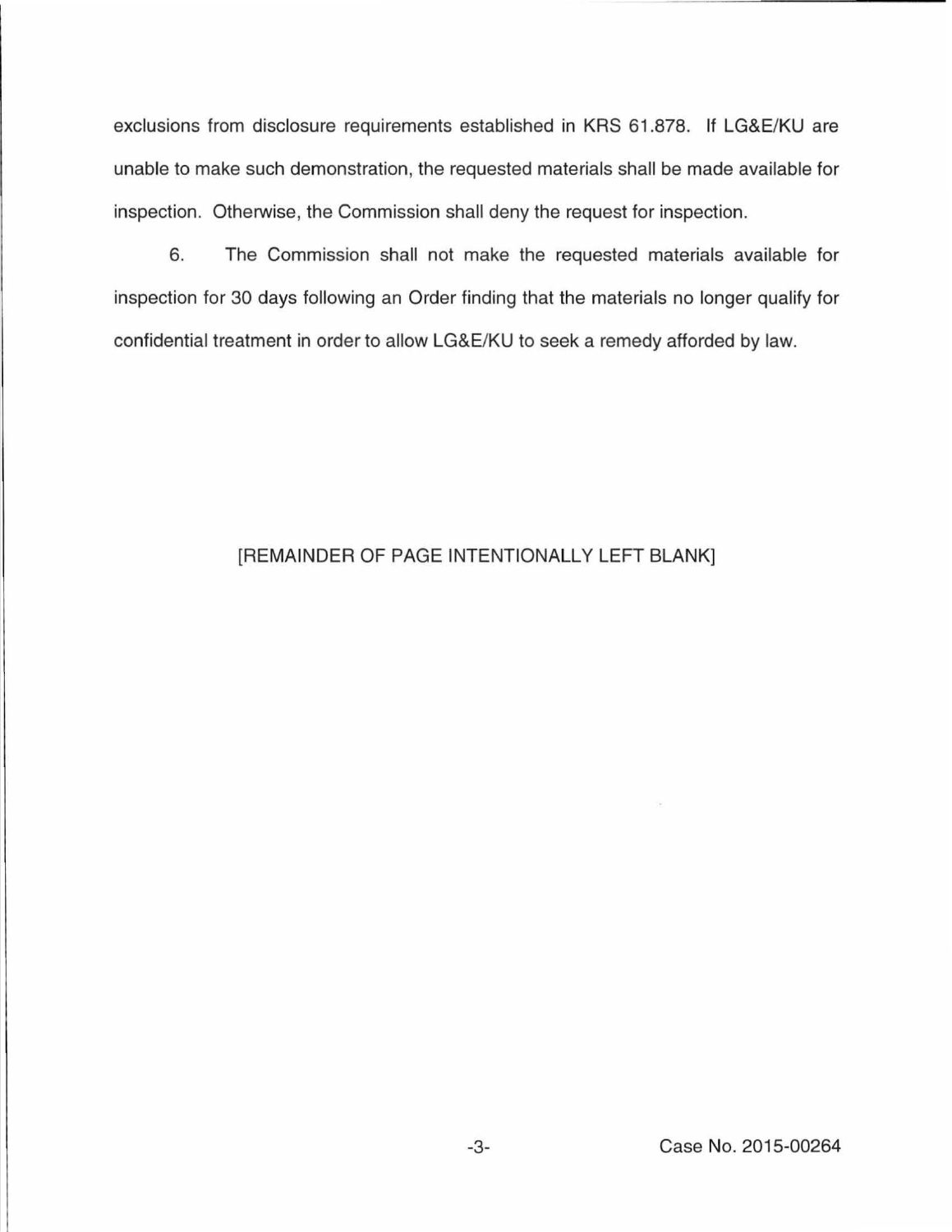By the Commission



ATTEST:

 $\sim$ 

Steven R. Pierson

 $\lambda$ 

Executive Director